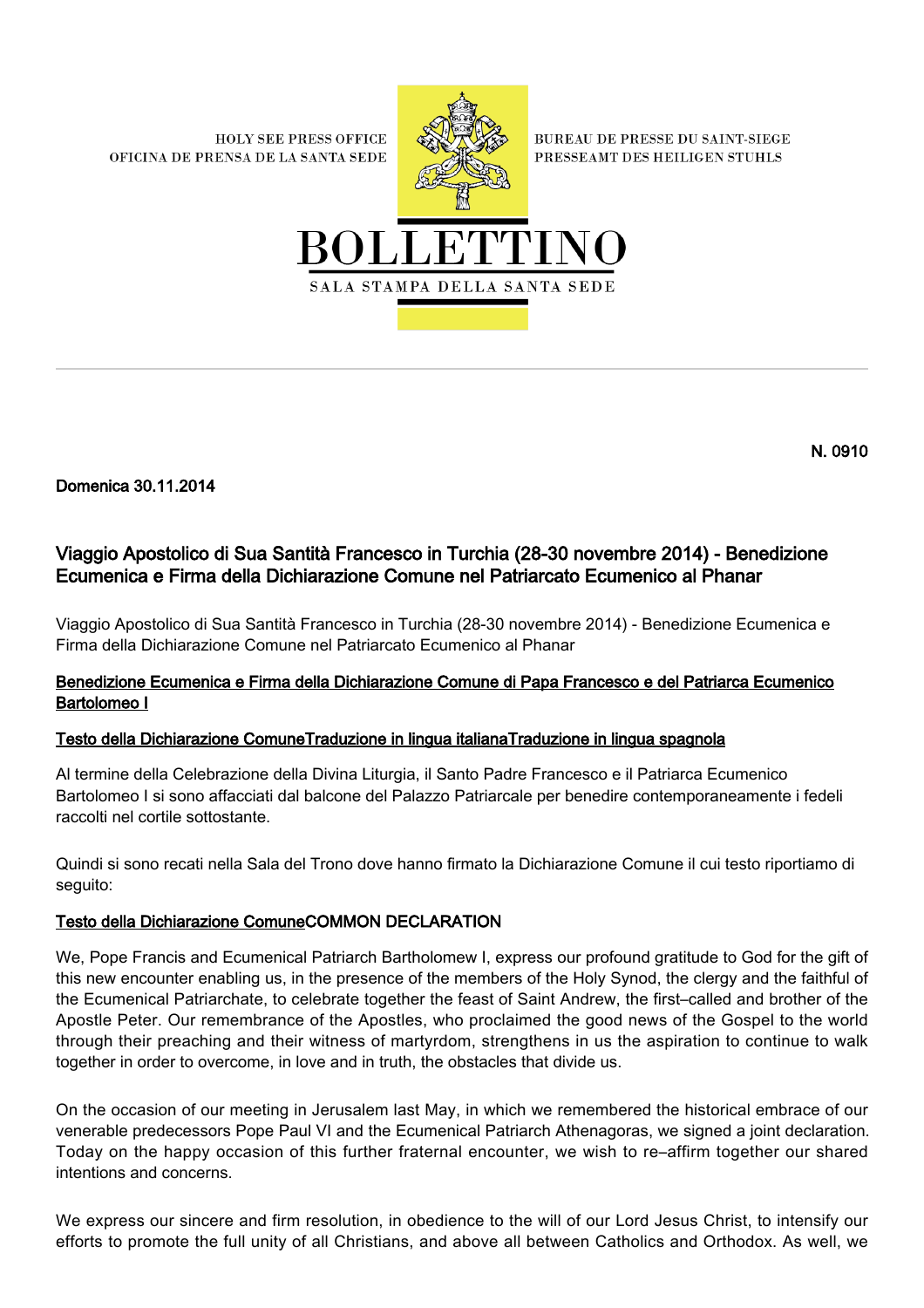intend to support the theological dialogue promoted by the Joint International Commission, instituted exactly thirty–five years ago by the Ecumenical Patriarch Dimitrios and Pope John Paul II here at the Phanar, and which is currently dealing with the most difficult questions that have marked the history of our division and that require careful and detailed study. To this end, we offer the assurance of our fervent prayer as Pastors of the Church, asking our faithful to join us in praying "that all may be one, that the world may believe" (Jn17:21).

We express our common concern for the current situation in Iraq, Syria and the whole Middle East. We are united in the desire for peace and stability and in the will to promote the resolution of conflicts through dialogue and reconciliation. While recognizing the efforts already being made to offer assistance to the region, at the same time, we call on all those who bear responsibility for the destiny of peoples to deepen their commitment to suffering communities, and to enable them, including the Christian ones, to remain in their native land. We cannot resign ourselves to a Middle East without Christians, who have professed the name of Jesus there for two thousand years. Many of our brothers and sisters are being persecuted and have been forced violently from their homes.It even seems that the value of human life has been lost, that the human person no longer matters and may be sacrificed to other interests. And, tragically, all this is met by the indifference of many. As Saint Paul reminds us, "If one member suffers, all suffer together; if one member is honoured, all rejoice together" (1 Cor 12:26). This is the law of the Christian life, and in this sense we can say that there is also an ecumenism of suffering. Just as the blood of the martyrs was a seed of strength and fertility for the Church, so too the sharing of daily sufferings can become an effective instrument of unity. The terrible situation of Christians and all those who are suffering in the Middle East calls not only for our constant prayer, but also for an appropriate response on the part of the international community.

The grave challenges facing the world in the present situation require the solidarity of all people of good will, and so we also recognize the importance of promoting a constructive dialogue with Islam based on mutual respect and friendship. Inspired by common values and strengthened by genuine fraternal sentiments, Muslims and Christians are called to work together for the sake of justice, peace and respect for the dignity and rights of every person, especially in those regions where they once lived for centuries in peaceful coexistence and now tragically suffer together the horrors of war. Moreover, as Christian leaders, we call on all religious leaders to pursue and to strengthen interreligious dialogue and to make every effort to build a culture of peace and solidarity between persons and between peoples. We also remember all the people who experience the sufferings of war. In particular, we pray for peace in Ukraine, a country of ancient Christian tradition, while we call upon all parties involved to pursue the path of dialogue and of respect for international law in order to bring an end to the conflict and allow all Ukrainians to live in harmony.

Our thoughts turn to all the faithful of our Churches throughout the world, whom we greet, entrusting them to Christ our Saviour, that they may be untiring witnesses to the love of God. We raise our fervent prayer that the Lord may grant the gift of peace in love and unity to the entire human family.

"May the Lord of peace himself give you peace at all times and in every way. The Lord be with all of you" (2 Thess 3:16).

From the Phanar, 30 November 2014

[01951-02.01] [Original text: English]

#### <span id="page-1-0"></span>Traduzione in lingua italianaDICHIARAZIONE COMUNE

Noi, Papa Francesco e il Patriarca Ecumenico Bartolomeo I, esprimiamo la nostra profonda gratitudine a Dio per il dono di questo nuovo incontro che ci consente, in presenza dei membri del Santo Sinodo, del clero e dei fedeli del Patriarcato Ecumenico, di celebrare insieme la festa di Sant'Andrea, il primo chiamato ed il fratello dell'Apostolo Pietro. Il nostro ricordo degli Apostoli, che proclamarono la buona novella del Vangelo al mondo, attraverso la loro predicazione e la testimonianza del martirio, rafforza in noi il desiderio di continuare a camminare insieme al fine di superare, con amore e fiducia, gli ostacoli che ci dividono.

In occasione dell'incontro a Gerusalemme dello scorso maggio, nel quale abbiamo ricordato lo storico abbraccio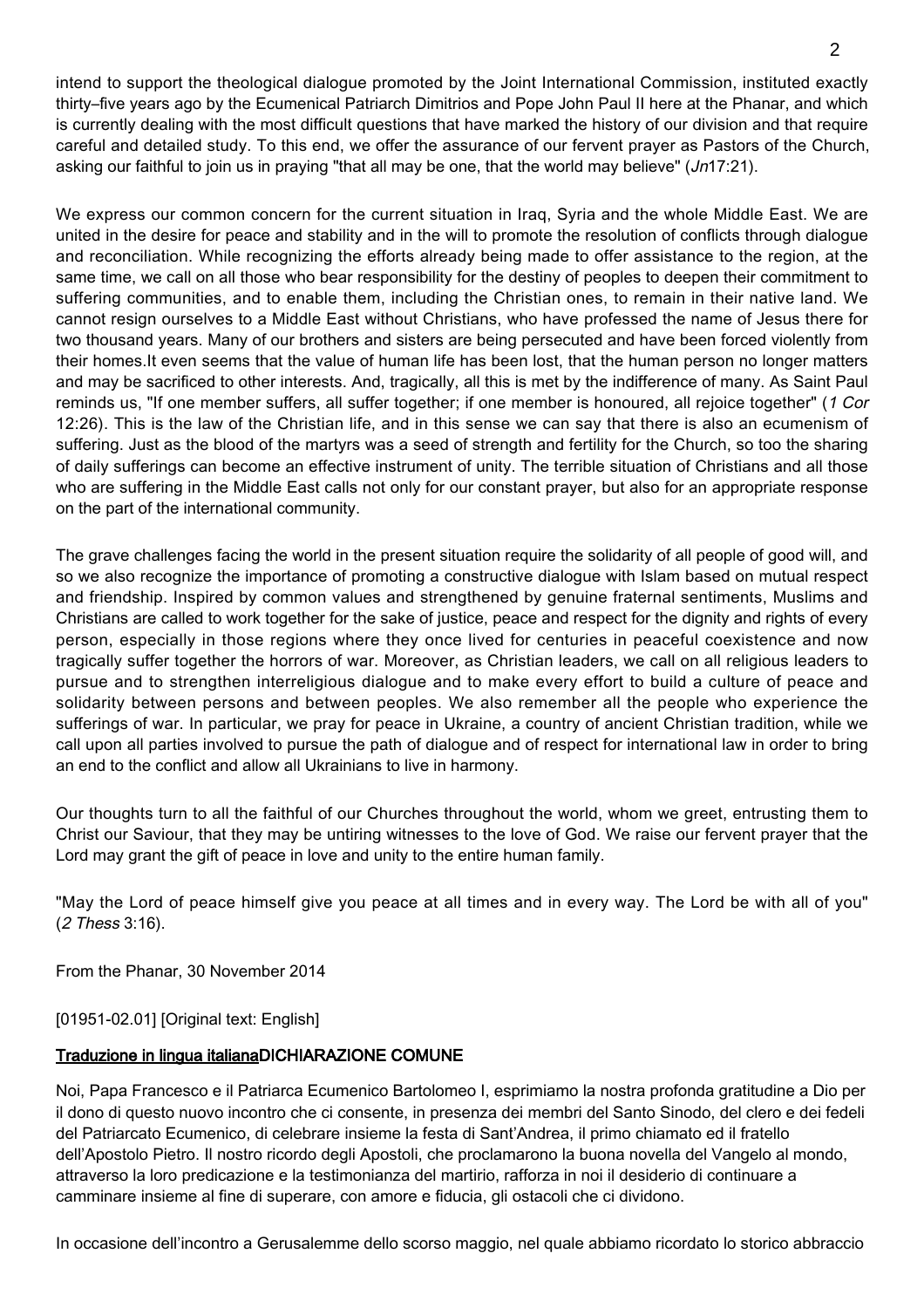tra i nostri venerabili predecessori Papa Paolo VI ed il Patriarca Ecumenico Atenagora, abbiamo firmato una dichiarazione congiunta. Oggi, nella felice occasione di un ulteriore fraterno incontro, vogliamo riaffermare insieme le nostre comuni intenzioni e preoccupazioni.

Esprimiamo la nostra sincera e ferma intenzione, in obbedienza alla volontà di nostro Signore Gesù Cristo, di intensificare i nostri sforzi per la promozione della piena unità tra tutti i cristiani e soprattutto tra cattolici e ortodossi. Vogliamo inoltre sostenere il dialogo teologico promosso dalla Commissione Mista Internazionale, che, istituita esattamente trentacinque anni fa dal Patriarca Ecumenico Dimitrios e da Papa Giovanni Paolo II qui al Fanar, sta trattando attualmente le questioni più difficili che hanno segnato la storia della nostra divisione e che richiedono uno studio attento e approfondito. A tal fine, assicuriamo la nostra fervente preghiera come Pastori della Chiesa, chiedendo ai fedeli di unirsi a noi nella comune invocazione che «tutti siano una sola cosa … perché il mondo creda» (Gv 17,21).

Esprimiamo la nostra comune preoccupazione per la situazione in Iraq, in Siria e in tutto il Medio Oriente. Siamo uniti nel desiderio di pace e di stabilità e nella volontà di promuovere la risoluzione dei conflitti attraverso il dialogo e la riconciliazione. Riconoscendo gli sforzi già fatti per offrire assistenza alla regione, ci appelliamo al contempo a tutti coloro che hanno la responsabilità del destino dei popoli affinché intensifichino il loro impegno per le comunità che soffrono e consentano loro, comprese quelle cristiane, di rimanere nella loro terra natia. Non possiamo rassegnarci a un Medio Oriente senza i cristiani, che lì hanno professato il nome di Gesù per duemila anni. Molti nostri fratelli e sorelle sono perseguitati e sono stati costretti con la violenza a lasciare le loro case. Sembra addirittura che si sia perduto il valore della vita umana e che la persona umana non abbia più importanza e possa essere sacrificata ad altri interessi. E tutto questo, tragicamente, incontra l'indifferenza di molti. Come San Paolo ci ricorda: «Se un membro soffre, tutte le membra soffrono insieme; e se un membro è onorato, tutte le membra gioiscono con lui» (1 Cor 12,26). Questa è la legge della vita cristiana e in questo senso noi possiamo dire che c'è anche un ecumenismo della sofferenza. Come il sangue dei martiri è stato seme di forza e di fertilità per la Chiesa, così anche la condivisione delle sofferenze quotidiane può essere uno strumento efficace di unità. La terribile situazione dei cristiani e di tutti coloro che soffrono in Medio Oriente richiede non solo una costante preghiera, ma anche una risposta appropriata da parte della comunità internazionale.

Le grandi sfide che ha di fronte il mondo nella situazione attuale, richiedono la solidarietà di tutte le persone di buona volontà. Pertanto, riconosciamo l'importanza anche della promozione di un dialogo costruttivo con l'Islam, basato sul mutuo rispetto e sull'amicizia. Ispirati da comuni valori e rafforzati da un genuino sentimento fraterno, musulmani e cristiani sono chiamati a lavorare insieme per amore della giustizia, della pace e del rispetto della dignità e dei diritti di ogni persona, specialmente nelle regioni dove essi, un tempo, vissero per secoli in una coesistenza pacifica e adesso soffrono insieme tragicamente per gli orrori della guerra. Inoltre, come leader cristiani, esortiamo tutti i leader religiosi a proseguire e a rafforzare il dialogo interreligioso e a compiere ogni sforzo per costruire una cultura di pace e di solidarietà fra le persone e fra i popoli.

Ricordiamo anche tutti i popoli che soffrono a causa della guerra. In particolare, preghiamo per la pace in Ucraina, un Paese con un'antica tradizione cristiana, e facciamo appello alle parti coinvolte nel conflitto a ricercare il cammino del dialogo e del rispetto del diritto internazionale per mettere fine al conflitto e permettere a tutti gli Ucraini di vivere in armonia. I nostri pensieri sono rivolti a tutti i fedeli delle nostre Chiese nel mondo, che salutiamo, affidandoli a Cristo nostro Salvatore, perché possano essere testimoni instancabili dell'amore di Dio. Innalziamo la nostra fervente preghiera a Dio affinché conceda il dono della pace, nell'amore e nell'unità, a tutta la famiglia umana.

«Il Signore della pace vi dia la pace sempre e in ogni modo. Il Signore sia con tutti voi» (2 Ts 3,16).

Dal Fanar, 30 novembre 2014

[01951-01.01] [Testo originale: Inglese]

### <span id="page-2-0"></span>Traduzione in lingua spagnolaDECLARACIÓN COMÚN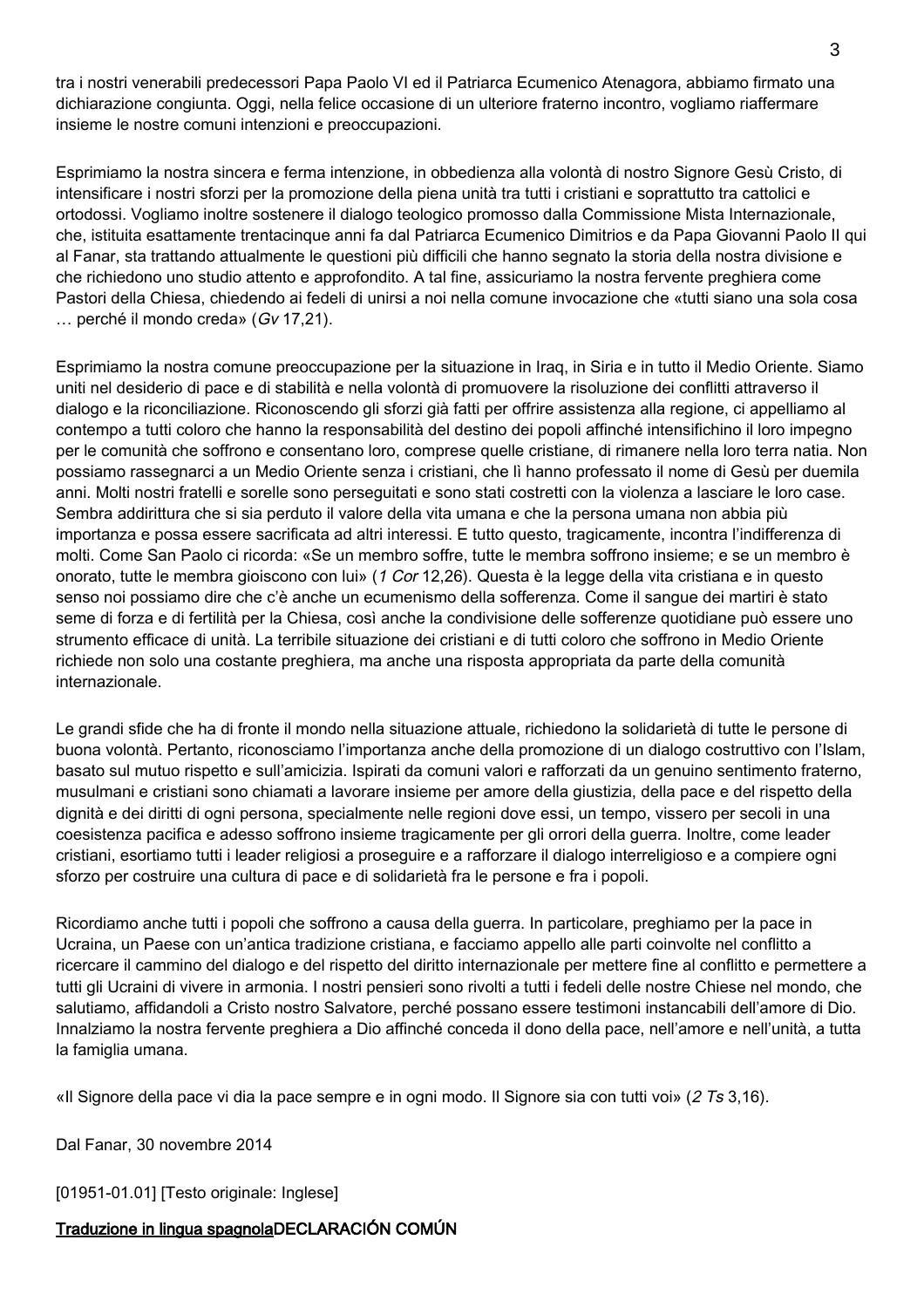Nosotros, el Papa Francisco y el Patriarca Ecuménico Bartolomé I, expresamos nuestra profunda gratitud a Dios por el don de este nuevo encuentro que, en presencia de los miembros del Santo Sínodo, del clero y de los fieles del Patriarcado Ecuménico, nos permite celebrar juntos la fiesta de san Andrés, el primer llamado y hermano del Apóstol Pedro. Nuestro recuerdo de los Apóstoles, que proclamaron la buena nueva del Evangelio al mundo mediante su predicación y el testimonio del martirio, refuerza en nosotros el deseo de seguir caminando juntos, con el fin de superar, en el amor y en la verdad, los obstáculos que nos dividen.

Durante nuestro encuentro en Jerusalén del mayo pasado, en el que recordamos el histórico abrazo de nuestros venerados predecesores, el Papa Pablo VI y el Patriarca Ecuménico Atenágoras, firmamos una declaración conjunta. Hoy, en la feliz ocasión de este nuevo encuentro fraterno, deseamos reafirmar juntos nuestras comunes intenciones y preocupaciones.

Expresamos nuestra resolución sincera y firme, en obediencia a la voluntad de nuestro Señor Jesucristo, de intensificar nuestros esfuerzos para promover la plena unidad de todos los cristianos, y sobre todo entre católicos y ortodoxos. Además, queremos apoyar el diálogo teológico promovido por la Comisión Mixta Internacional que, instituida hace exactamente treinta y cinco años por el Patriarca Ecuménico Dimitrios y el Papa Juan Pablo II aquí, en el Fanar, está actualmente tratando las cuestiones más difíciles que han marcado la historia de nuestra división, y que requieren un estudio cuidadoso y detallado. Para ello, aseguramos nuestra ferviente oración como Pastores de la Iglesia, pidiendo a nuestros fieles que se unan a nosotros en la común invocación de que «todos sean uno,... para que el mundo crea» (Jn 17,21).

Expresamos nuestra preocupación común por la situación actual en Irak, Siria y todo el Medio Oriente. Estamos unidos en el deseo de paz y estabilidad, y en la voluntad de promover la resolución de los conflictos mediante el diálogo y la reconciliación. Si bien reconocemos los esfuerzos realizados para ofrecer ayuda a la región, hacemos al mismo tiempo un llamamiento a todos los que tienen responsabilidad en el destino de los pueblos para que intensifiquen su compromiso con las comunidades que sufren, y puedan, incluidas las cristianas, permanecer en su tierra nativa. No podemos resignarnos a un Medio Oriente sin cristianos, que han profesado allí el nombre de Jesús durante dos mil años. Muchos de nuestros hermanos y hermanas están siendo perseguidos y se han visto forzados con violencia a dejar sus hogares. Parece que se haya perdido hasta el valor de la vida humana, y que la persona humana ya no tenga importancia y pueda ser sacrificada a otros intereses. Y, por desgracia, todo esto acaece por la indiferencia de muchos. Como nos recuerda san Pablo: «Si un miembro sufre, todos sufren con él; si un miembro es honrado, todos se alegran con él» (1 Co 12,26). Esta es la ley de la vida cristiana, y en este sentido podemos decir que también hay un ecumenismo del sufrimiento. Así como la sangre de los mártires ha sido siempre la semilla de la fuerza y la fecundidad de la Iglesia, así también el compartir los sufrimientos cotidianos puede ser un instrumento eficaz para la unidad. La terrible situación de los cristianos y de todos los que están sufriendo en el Medio Oriente, no sólo requiere nuestra oración constante, sino también una respuesta adecuada por parte de la comunidad internacional.

Los retos que afronta el mundo en la situación actual, necesitan la solidaridad de todas las personas de buena voluntad, por lo que también reconocemos la importancia de promover un diálogo constructivo con el Islam, basado en el respeto mutuo y la amistad. Inspirado por valores comunes y fortalecido por auténticos sentimientos fraternos, musulmanes y cristianos están llamados a trabajar juntos por el amor a la justicia, la paz y el respeto de la dignidad y los derechos de todas las personas, especialmente en aquellas regiones en las que un tiempo vivieron durante siglos en convivencia pacífica, y ahora sufren juntos trágicamente por los horrores de la guerra. Además, como líderes cristianos, exhortamos a todos los líderes religiosos a proseguir y reforzar el diálogo interreligioso y de hacer todo lo posible para construir una cultura de paz y la solidaridad entre las personas y entre los pueblos. También recordamos a todas las personas que experimentan el sufrimiento de la guerra. En particular, oramos por la paz en Ucrania, un país con una antigua tradición cristiana, y hacemos un llamamiento a todas las partes implicadas a que continúen el camino del diálogo y del respeto al derecho internacional, con el fin de poner fin al conflicto y permitir a todos los ucranianos vivir en armonía.

Tenemos presentes a todos los fieles de nuestras Iglesias en el todo el mundo, a los que saludamos, encomendándoles a Cristo, nuestro Salvador, para que sean testigos incansables del amor de Dios. Elevamos nuestra ferviente oración para que el Señor conceda el don de la paz en el amor y la unidad a toda la familia